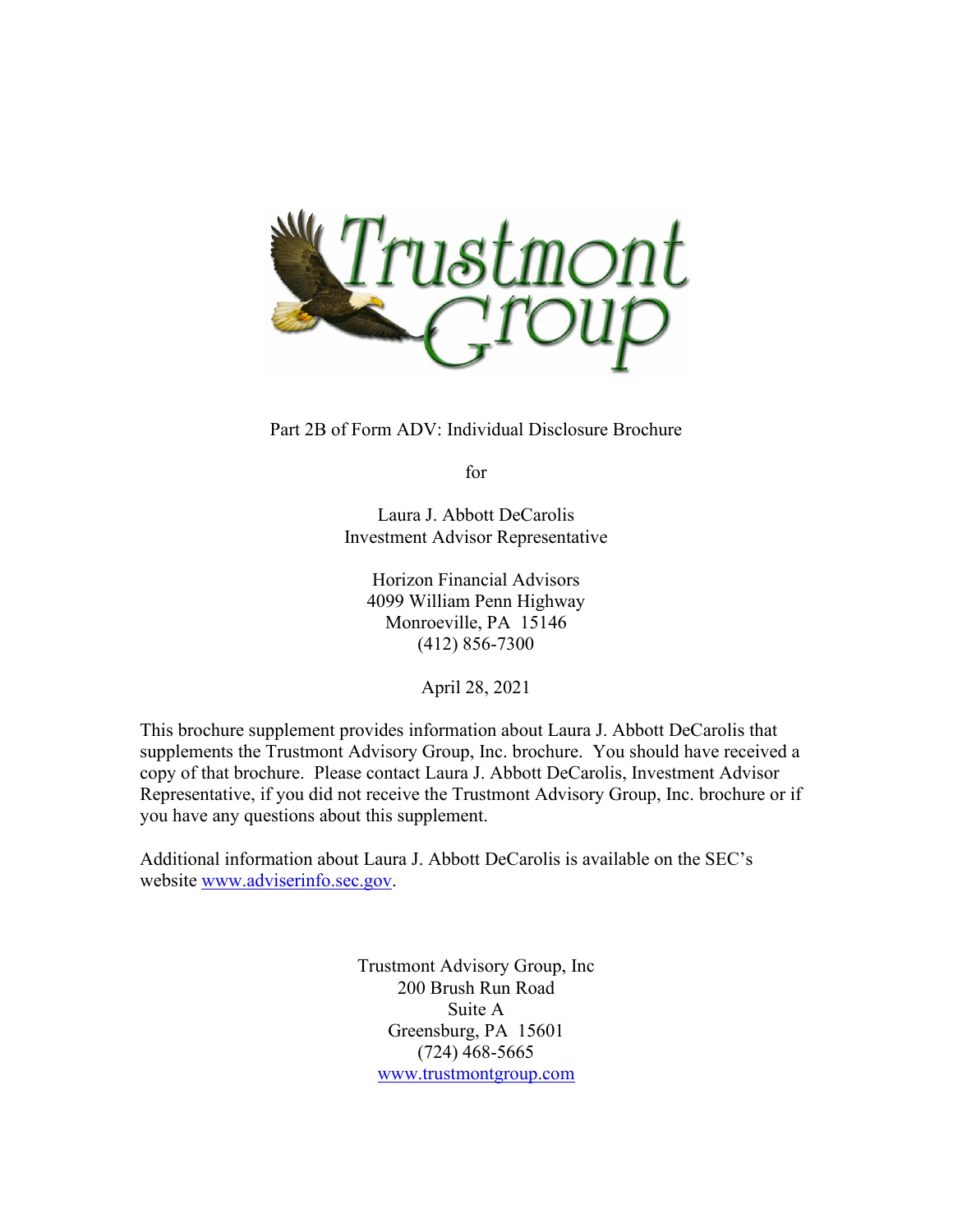Year of Birth: 1960

Formal Education After High School:

Robert Morris University; Bachelor in Marketing, Minor in Finance 1981-1986 Clarion University; no degree earned 1979-1981

Business Background for the Preceding Five Years:

Trustmont Advisory Group, Inc.,; Investment Advisor Representative 02/2002-Present Horizon Financial Advisors, Inc,; President and Co-Owner 03/1991 - Present Trustmont Financial Group, Inc.,; Registered Representative 01/1990-Present Horizon Financial Advisors, Inc.; Investment Advisor Representative 09/1994 – 12/2016

Professional Designations

Certified Financial Planner™ – CFP®

This professional designation is offered by the Certified Financial Planner Board of Standards to individuals who specialize in personal financial planning. Designees must pass a ten-hour multiple-choice examination featuring major case studies and complete and education requirement. Designees must also have three years of full-time business experience, fulfill certain fitness standards, submit to a background check, adhere to a code of ethics, and complete 30 hours of continuing education every two years.

## Item 3 Disciplinary Information

Your Investment Advisor Representative does not have any reportable disciplinary events.

## Item 4 Other Business Activities

Your Investment Advisor Representative ("Advisor") , who provides investment advice for a fee, may also engage in the following activities:

Your Advisor is a registered representative of Trustmont Financial Group, Inc.("TFG"), which is a registered broker-dealer. As a broker-dealer, TFG offers a variety of securities products to clients, including, but not limited to, mutual funds, variable annuities, Section 529 college savings plans, stocks and bonds, unit investment trusts, REITs, and alternative investments. Your Advisor may also be a licensed insurance agent of various insurance companies and may offer insurance products such as fixed annuities and life insurance. TFG promotes the use of an open architecture platform, which means that your Advisor has access to a broad spectrum of securities and insurance products from multiple products providers.

Your Advisor, when acting as a registered representative or insurance agent, may sell investments and insurance products and receive commissions, which may vary by product type and/or issuer. Your Advisor, when acting as a registered representative or insurance agent, may also receive